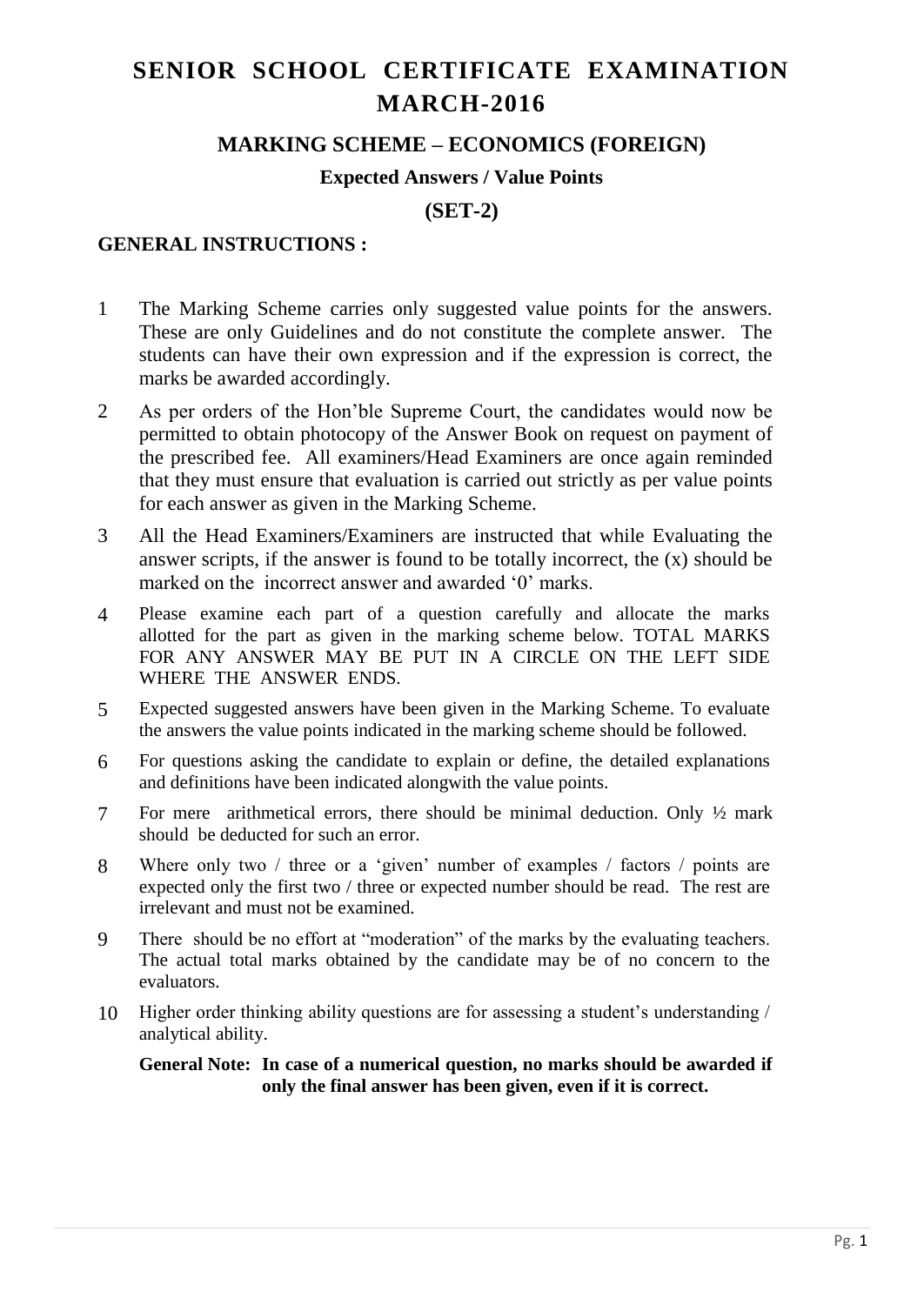| C <sub>2</sub> | <b>Expected Answer / Value Points</b>                                                                                                                                                                                                                                                                                                                                             | <b>Distribution</b><br>of Marks |  |  |
|----------------|-----------------------------------------------------------------------------------------------------------------------------------------------------------------------------------------------------------------------------------------------------------------------------------------------------------------------------------------------------------------------------------|---------------------------------|--|--|
|                | (SECTION-A)                                                                                                                                                                                                                                                                                                                                                                       |                                 |  |  |
| $\mathbf{1}$   | (a) Perfect Competition                                                                                                                                                                                                                                                                                                                                                           | $\mathbf{1}$                    |  |  |
| $\mathbf{2}$   | (c) oligopoly                                                                                                                                                                                                                                                                                                                                                                     | $\mathbf{1}$                    |  |  |
| 3              | (b) Less than AR                                                                                                                                                                                                                                                                                                                                                                  | $\mathbf{1}$                    |  |  |
| 4              | Price taker firm is one who has no option but to accept the price<br>determined by the industry.                                                                                                                                                                                                                                                                                  | 1                               |  |  |
| 5              | Imputed interest of own saving is implicit cost.                                                                                                                                                                                                                                                                                                                                  | $\mathbf{1}$                    |  |  |
| 6              | For certain goods and services, government sets minimum price. This<br>minimum price is called minimum price ceiling.                                                                                                                                                                                                                                                             |                                 |  |  |
|                | This price is normally set at a level higher than the equilibrium price. This<br>leads to excess supply. Since producers are not able to sell all they want to<br>sell, they illegally sell the good or service below the minimum price.                                                                                                                                          | $\overline{2}$                  |  |  |
|                | <b>OR</b>                                                                                                                                                                                                                                                                                                                                                                         |                                 |  |  |
|                | 'Increase' in demand leads to excess demand. Since buyers will not be able<br>to buy all they want to buy, competition among buyers emerge leading to<br>rise in price. Rise in price leads to fall (contraction) in demand and rise<br>(expansion) in supply. This continues till demand is equal to supply at a new<br>equilibrium price which is higher than the earlier price | $\overline{\mathbf{3}}$         |  |  |
| 7              | The consumer is not in equilibrium because<br>MRS > $\frac{P_x}{P_y}$ or 2 > $\frac{5}{4}$                                                                                                                                                                                                                                                                                        | 1                               |  |  |
|                | The consumer is prepared to pay more for one more unit of X than market<br>demands. So, he will buy more of X and less of Y till MRS falls enough to be<br>equal to $\frac{P_x}{P_y}$ and consumer is in equilibrium again.                                                                                                                                                       | $\overline{2}$                  |  |  |
| 8              | Y is more elastic than X because one percent change in price of good Y leads<br>to one percent change in quantity demanded while one percent change in<br>good X has no effect on demand of good X.                                                                                                                                                                               | 3                               |  |  |
| 9              | Es = $\frac{P}{Q} \times \frac{\Delta Q}{\Delta P}$                                                                                                                                                                                                                                                                                                                               | $1\frac{1}{2}$                  |  |  |
|                | $=\frac{20}{100} \times \frac{-50}{-10}$                                                                                                                                                                                                                                                                                                                                          | $\overline{2}$                  |  |  |
|                | $= 1$                                                                                                                                                                                                                                                                                                                                                                             | $\frac{1}{2}$                   |  |  |
|                |                                                                                                                                                                                                                                                                                                                                                                                   |                                 |  |  |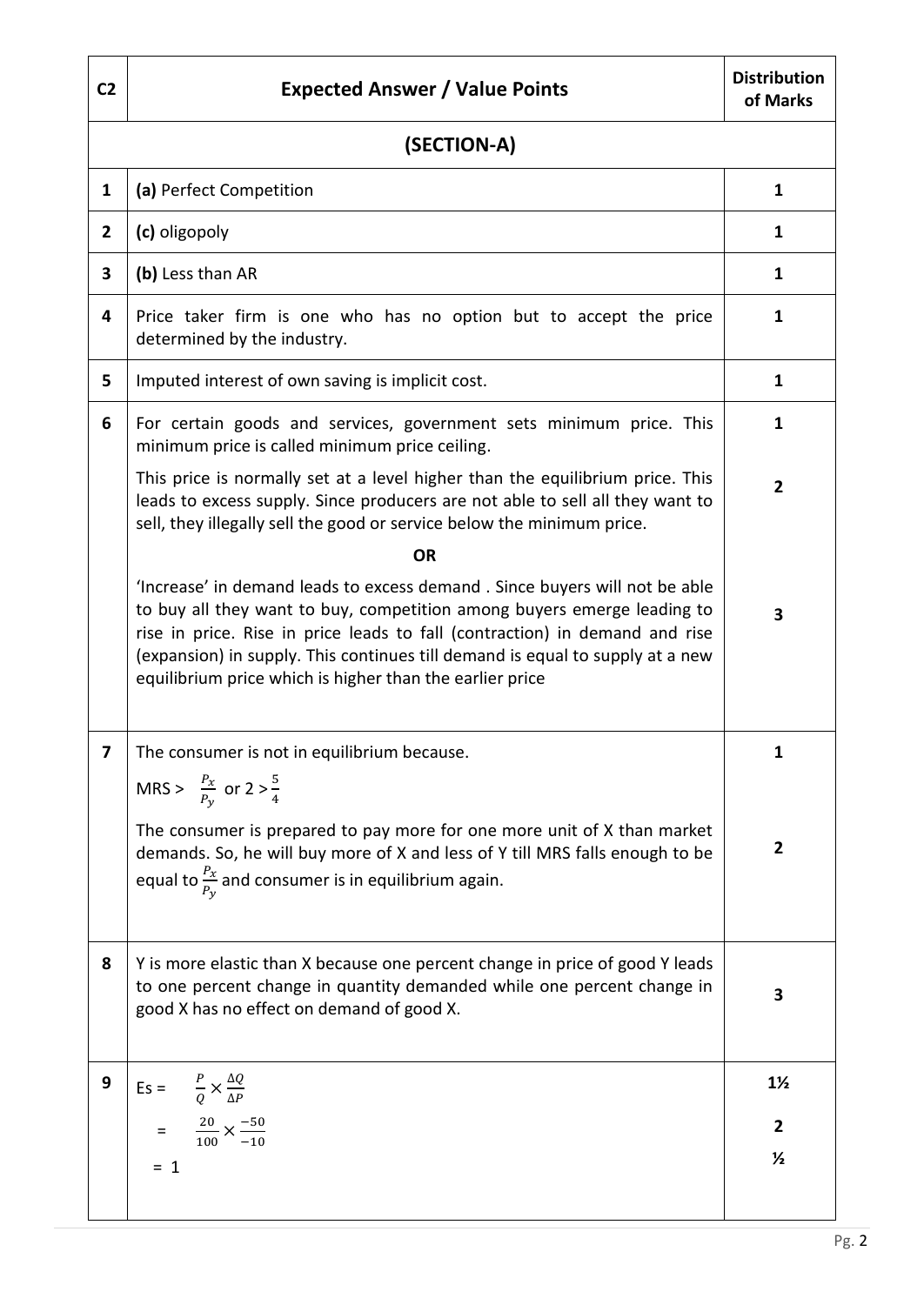| 10 | Related goods are of two types : substitutes and complements. When price<br>of the substitute good rises (falls), demand for the given good rises (falls)<br>because the given good becomes relatively cheaper (dearer) than the<br>substitute good.                                                                                     |                |  |  |
|----|------------------------------------------------------------------------------------------------------------------------------------------------------------------------------------------------------------------------------------------------------------------------------------------------------------------------------------------|----------------|--|--|
|    | When price of the complementary good rises (falls) its demand falls (rises).<br>Demand for the given good falls (rises) because the two goods are used<br>jointly.                                                                                                                                                                       | $\overline{2}$ |  |  |
| 11 | Short run production function.                                                                                                                                                                                                                                                                                                           | 1              |  |  |
|    | Initially TP increases at increasing rate.<br>$\bullet$                                                                                                                                                                                                                                                                                  | 3              |  |  |
|    | After a certain level of output TP increases at decreasing rate.<br>$\bullet$<br><b>Ultimately TP falls</b><br>$\bullet$                                                                                                                                                                                                                 |                |  |  |
|    | <b>OR</b>                                                                                                                                                                                                                                                                                                                                | 1              |  |  |
|    | Cost is the sum of actual money expenditure on inputs and imputed                                                                                                                                                                                                                                                                        |                |  |  |
|    | expenditure on inputs supplied by the owner, including normal profit.                                                                                                                                                                                                                                                                    |                |  |  |
|    | TFC remains unchanged as output is increased.                                                                                                                                                                                                                                                                                            | $\overline{2}$ |  |  |
|    | Initially TVC increases at decreasing rate upto a certain level of output and<br>then increases at increasing rate.                                                                                                                                                                                                                      |                |  |  |
|    |                                                                                                                                                                                                                                                                                                                                          |                |  |  |
| 12 | (a) Product differentiation implies that buyers differentiate products of<br>firms various as different. So they are willing to pay different prices<br>for the products of different firms . This product differentiation gives<br>the power to an individual firm to influence the market price on their                               | 3              |  |  |
|    | own.<br>(b) Perfect knowledge implies that buyers are fully aware of price in<br>market and sellers of technique of production. Knowledge by buyers<br>further implies that no buyer is willing to pay a higher price for the<br>product of any firm. Knowledge by sellers implies that cost of<br>production is same for all producers. | 3              |  |  |
|    | <b>OR</b>                                                                                                                                                                                                                                                                                                                                |                |  |  |
|    | (a) Interdependence between firms in an oligopoly market implies that<br>an individual firm takes into consideration the likely reactions of its<br>rival firms before making a move to change price or output. It is<br>possible because it is assumed that rival firms may react.                                                      | 3              |  |  |
|    | (b) Large number of sellers means that number of firms are large enough<br>so that contribution to total output of the industry by any individual<br>firm is negligible. So, no single firm is in a position to influence the<br>market price on its own by changing its own output. Thus, Price<br>remains unchanged.                   | 3              |  |  |
|    |                                                                                                                                                                                                                                                                                                                                          |                |  |  |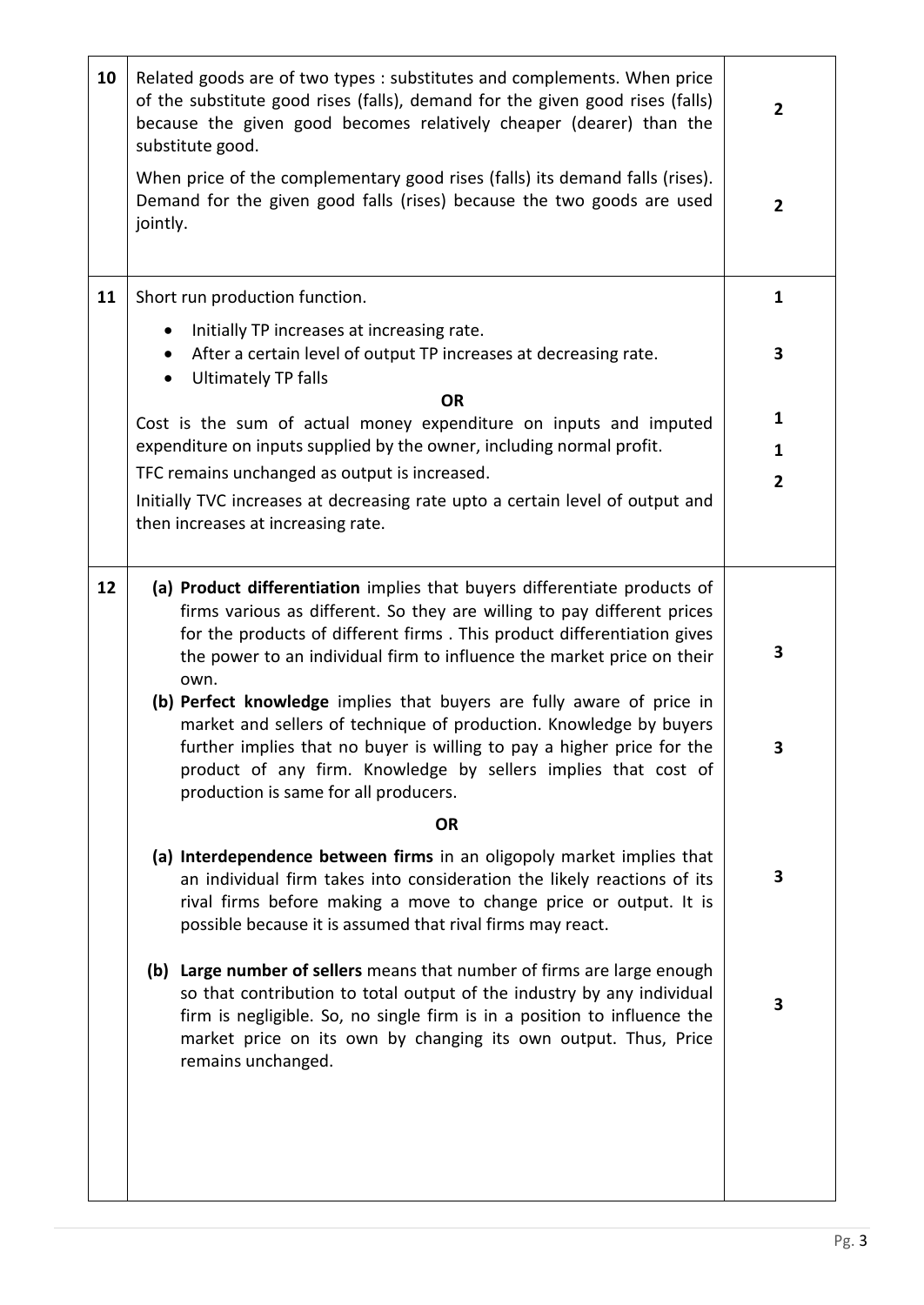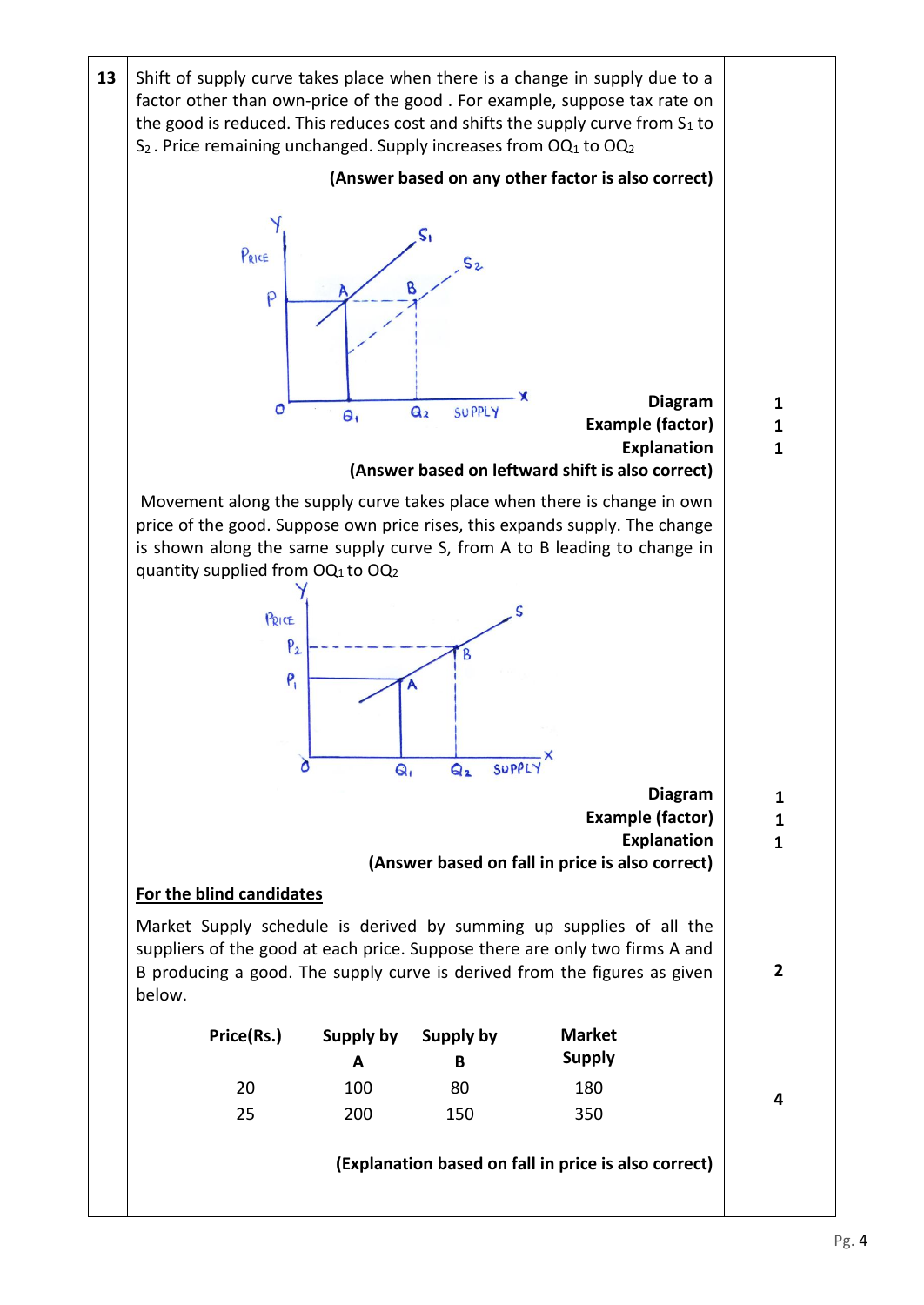| 14 | The conditions of consumer to be in equilibrium are                                                                                                                                                                                                                           |                                             |                    |                                                                                                                                                            |                |                |
|----|-------------------------------------------------------------------------------------------------------------------------------------------------------------------------------------------------------------------------------------------------------------------------------|---------------------------------------------|--------------------|------------------------------------------------------------------------------------------------------------------------------------------------------------|----------------|----------------|
|    | (1) $\frac{MUx}{Px} = \frac{MUy}{Py}$                                                                                                                                                                                                                                         |                                             |                    |                                                                                                                                                            |                | 1              |
|    |                                                                                                                                                                                                                                                                               | (2) MU falls as more of a good is consumed. |                    |                                                                                                                                                            |                | 1              |
|    | <b>Explanation:</b>                                                                                                                                                                                                                                                           |                                             |                    |                                                                                                                                                            |                |                |
|    |                                                                                                                                                                                                                                                                               |                                             |                    | (1) suppose $\frac{M U x}{P x}$ is greater than $\frac{M U y}{P y}$ . This shows that per rupee MUx is                                                     |                |                |
|    |                                                                                                                                                                                                                                                                               |                                             |                    | higher than per rupee $MU_y$ . The consumer is induced to buy more of                                                                                      |                |                |
|    |                                                                                                                                                                                                                                                                               |                                             |                    | X and less of Y. This continues till MUx falls and MU <sub>y</sub> rises enough to                                                                         |                | 3              |
|    |                                                                                                                                                                                                                                                                               |                                             |                    | make $\frac{MUx}{Px} = \frac{MUy}{Py}$ i.e. to reach back to the equilibrium.<br>(Answer based on $\frac{M U x}{P x} < \frac{M U y}{P y}$ is also correct) |                |                |
|    |                                                                                                                                                                                                                                                                               |                                             |                    |                                                                                                                                                            |                |                |
|    | (2) The condition that MUx falls as more of good X is consumed is<br>required because unless it is not so the consumer may end up<br>consuming only one good and not reach equilibrium.                                                                                       |                                             |                    |                                                                                                                                                            | 1              |                |
| 15 | Suppose the only two goods produced are X and Y.                                                                                                                                                                                                                              |                                             |                    |                                                                                                                                                            |                |                |
|    | <b>Combinations</b>                                                                                                                                                                                                                                                           | X (Units)                                   | Y (Units)          | MRT(= $\Delta Y : \Delta X$ )                                                                                                                              |                |                |
|    | A                                                                                                                                                                                                                                                                             | 0                                           | 20                 |                                                                                                                                                            |                |                |
|    | B                                                                                                                                                                                                                                                                             | 1                                           | 18                 | 2Y:1X                                                                                                                                                      |                |                |
|    | C<br>D                                                                                                                                                                                                                                                                        | 2<br>3                                      | 14<br>8            | 4Y:1X<br>6Y:1X                                                                                                                                             |                |                |
|    | E                                                                                                                                                                                                                                                                             | 4                                           | $\mathbf 0$        | 8Y:1X                                                                                                                                                      |                |                |
|    |                                                                                                                                                                                                                                                                               |                                             |                    | (or any other relevant schedule)                                                                                                                           |                | $\overline{2}$ |
|    | Opportunity Cost refers to the quantity of one good foregone to obtain<br>more quantity of the other good. For example when we move from<br>combination A to B the economy foregoes 2 units of Y to obtain one more<br>units of X. So opportunity cost of obtaining 1X is 2Y. |                                             |                    |                                                                                                                                                            | $\overline{2}$ |                |
|    | MRT means quantity of one good sacrified to produce an additional unit of                                                                                                                                                                                                     |                                             |                    |                                                                                                                                                            |                |                |
|    | the other good. For example, When we move from combination B to C the<br>MRT is 4Y:1X. MRT increases as to produce more of good X. We need to                                                                                                                                 |                                             |                    |                                                                                                                                                            |                |                |
|    | transfer less and less efficient resources from good Y.                                                                                                                                                                                                                       |                                             |                    |                                                                                                                                                            | $\mathbf{2}$   |                |
|    |                                                                                                                                                                                                                                                                               |                                             | <b>SECTION - B</b> |                                                                                                                                                            |                |                |
| 16 | (c) Autonomous payments over autonomous receipts.                                                                                                                                                                                                                             |                                             |                    | 1                                                                                                                                                          |                |                |
| 17 | (b) Selling of shares of public enterprises held by it.                                                                                                                                                                                                                       |                                             |                    | 1                                                                                                                                                          |                |                |
| 18 | (b) Capital loss.                                                                                                                                                                                                                                                             |                                             |                    | 1                                                                                                                                                          |                |                |
| 19 | Revenue expenditure is one which neither creates any assets nor reduces<br>any liabilities.                                                                                                                                                                                   |                                             |                    | 1                                                                                                                                                          |                |                |
| 20 | Gross investment is addition to stock of capital before making allowance for<br>depreciation.                                                                                                                                                                                 |                                             |                    | $\mathbf{1}$                                                                                                                                               |                |                |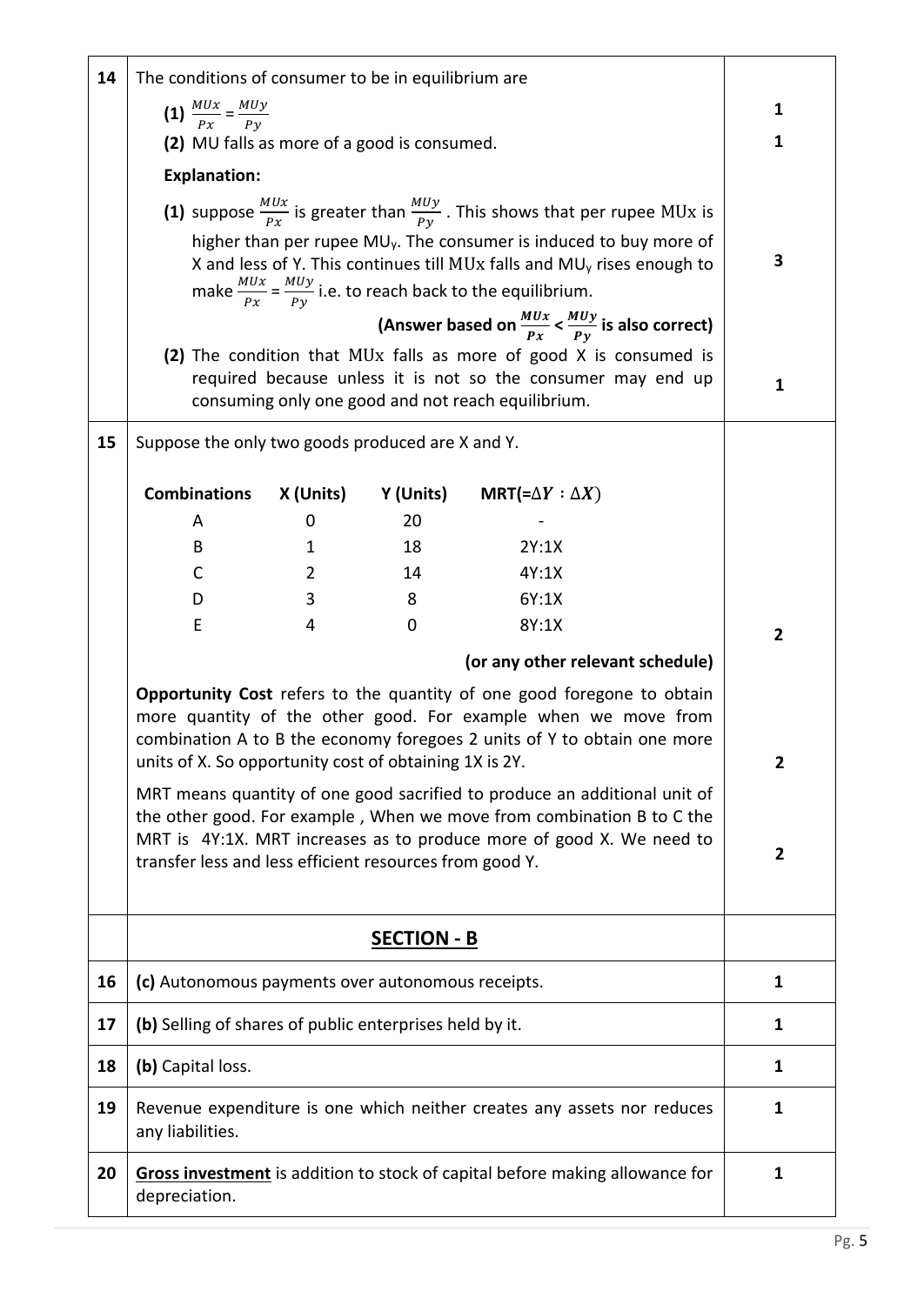| 21 | $Y = \overline{C} + MPC(Y) + I$                                                                                                                                                                                                                                                              | $1\frac{1}{2}$ |  |  |
|----|----------------------------------------------------------------------------------------------------------------------------------------------------------------------------------------------------------------------------------------------------------------------------------------------|----------------|--|--|
|    | $2000 = 100 + MPC (2000) + 100$                                                                                                                                                                                                                                                              |                |  |  |
|    | $MPC = \frac{2000 - 100 - 100}{2000} = \frac{900}{1000} = 0.9$                                                                                                                                                                                                                               |                |  |  |
|    |                                                                                                                                                                                                                                                                                              |                |  |  |
|    |                                                                                                                                                                                                                                                                                              |                |  |  |
| 22 | $Real income = \frac{Nominal income}{Price Index} \times 100$                                                                                                                                                                                                                                | $1\frac{1}{2}$ |  |  |
|    |                                                                                                                                                                                                                                                                                              | $\mathbf{1}$   |  |  |
|    | $=\frac{375}{125} \times 100$                                                                                                                                                                                                                                                                |                |  |  |
|    | $=$ Rs. 300                                                                                                                                                                                                                                                                                  | $\frac{1}{2}$  |  |  |
| 23 | MPC is the ratio of change in consumption expenditure ( $\Delta C$ ) to change in                                                                                                                                                                                                            | $\mathbf{1}$   |  |  |
|    | total income (ΔY).<br>Suppose ΔC = 70 and ΔY = 100 then MPC = $\frac{70}{100}$ = 0.7                                                                                                                                                                                                         |                |  |  |
|    | (or any other example)                                                                                                                                                                                                                                                                       |                |  |  |
|    | APC is the ratio of total consumption expenditure (C) to total income (Y).                                                                                                                                                                                                                   |                |  |  |
|    | Suppose C = 80 and Y = 100 then APC = $\frac{80}{100}$ = 0.8 (or any other example)                                                                                                                                                                                                          | $\frac{1}{2}$  |  |  |
|    | <b>OR</b>                                                                                                                                                                                                                                                                                    |                |  |  |
|    | Deficient demand means excess of AS over AD at full employment. Since                                                                                                                                                                                                                        |                |  |  |
|    | government expenditure is component of AD, increasing it will help in                                                                                                                                                                                                                        |                |  |  |
|    | removing deficient demand in the economy.                                                                                                                                                                                                                                                    | 3              |  |  |
| 24 | Although central bank does not deal with public it deals with government. It<br>conducts the same banking operations for government as commercial banks<br>do for public it gives them loans, does interbank transfers etc. for<br>government.                                               |                |  |  |
| 25 | Government spending on child immunization programme is government<br>consumption final expenditure. Therefore, it raises GDP. Since such a<br>programme improves health, it will raise efficiency level of people and<br>increase welfare.                                                   | 4              |  |  |
| 26 | Unit of account function of money means that money can be used for<br>quoting prices or recording transactions. This removes the difficulty of<br>keeping accounts and makes possible the existence of financial institutions.<br>ΟR                                                         | 4              |  |  |
|    | Deferred payments are postponed payments to be made in future. Such<br>payments arise on account of borrowing and lending activities. It has<br>removed the problem of absence of financial institutions in the barter<br>system. It has also removed the problem of trading in wider areas. | 4              |  |  |
| 27 | $GDP_{fc} = ii + ix - x + iv - vi + viii$                                                                                                                                                                                                                                                    | $\overline{2}$ |  |  |
|    | $= 800 + 60 - 10 + (-10) - 170 + 30$                                                                                                                                                                                                                                                         | $1\frac{1}{2}$ |  |  |
|    | $= Rs. 700$ Crore                                                                                                                                                                                                                                                                            |                |  |  |
|    | $P.D.I = vii - iii - v - i$                                                                                                                                                                                                                                                                  | $\mathbf{1}$   |  |  |
|    | $= 600 - 50 - 20 - 100$                                                                                                                                                                                                                                                                      | $\frac{1}{2}$  |  |  |
|    | $= Rs. 430$ Crore                                                                                                                                                                                                                                                                            | $\frac{1}{2}$  |  |  |
|    |                                                                                                                                                                                                                                                                                              |                |  |  |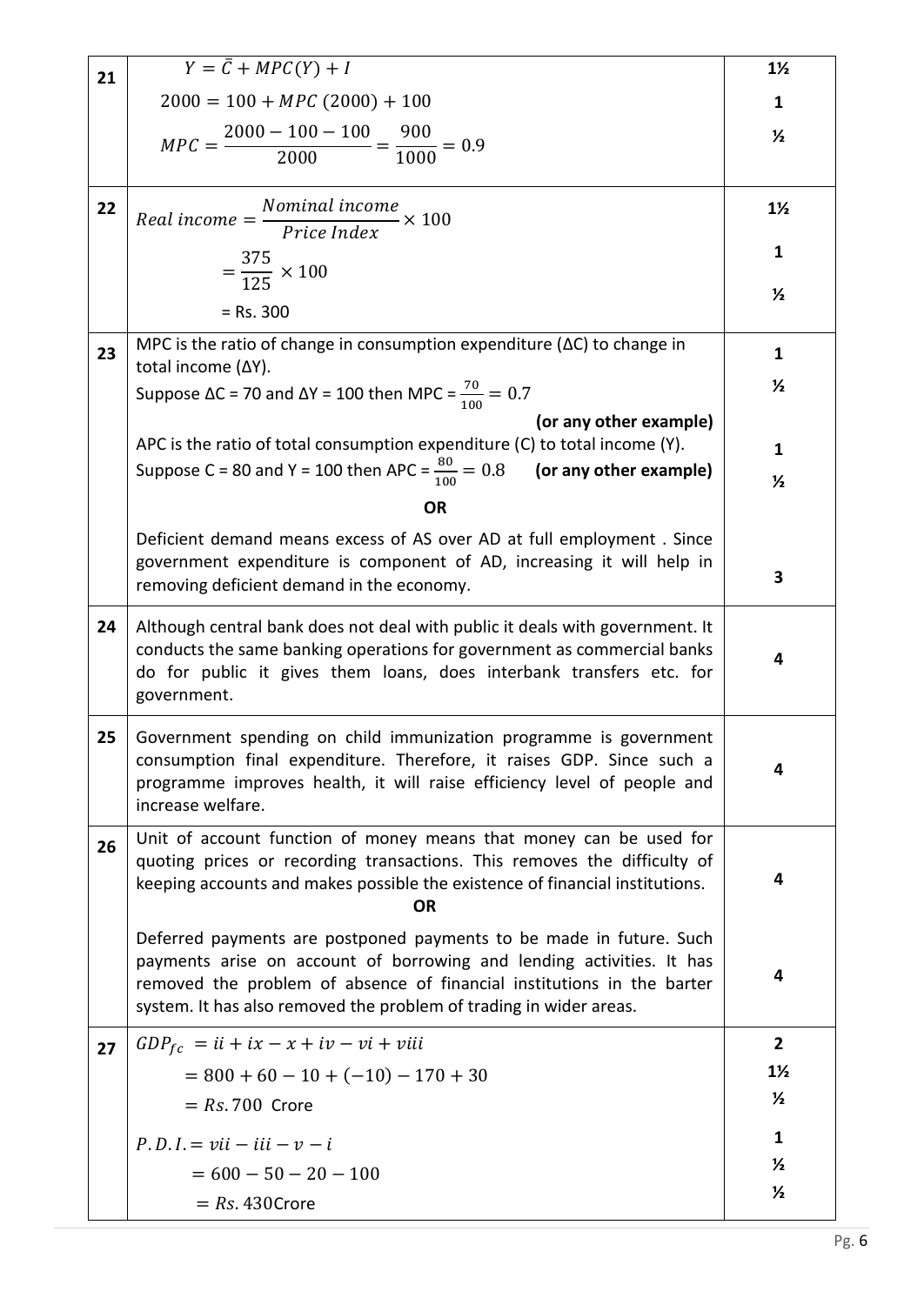| 28 | (a)<br>Borrowings from abroad are recorded in the capital account of the<br>B.O.P. because these give rise to foreign exchange liabilities.                                          |                                                                                                                                                                                                                                                                                                                                                                                                                                                 |                |  |  |
|----|--------------------------------------------------------------------------------------------------------------------------------------------------------------------------------------|-------------------------------------------------------------------------------------------------------------------------------------------------------------------------------------------------------------------------------------------------------------------------------------------------------------------------------------------------------------------------------------------------------------------------------------------------|----------------|--|--|
|    |                                                                                                                                                                                      | These are recorded on the credit side because these bring foreign<br>exchange into the country.                                                                                                                                                                                                                                                                                                                                                 | $\mathbf{2}$   |  |  |
|    | (b)                                                                                                                                                                                  | Borrowing from abroad raise supply of foreign exchange. Demand<br>for foreign exchange remaining unchanged, exchange rate is likely to<br>fall.                                                                                                                                                                                                                                                                                                 | $\overline{2}$ |  |  |
| 29 | $AD = AS$                                                                                                                                                                            |                                                                                                                                                                                                                                                                                                                                                                                                                                                 | $\overline{2}$ |  |  |
|    | $(C + I) = (C + S)$                                                                                                                                                                  |                                                                                                                                                                                                                                                                                                                                                                                                                                                 |                |  |  |
|    | $S = I$                                                                                                                                                                              |                                                                                                                                                                                                                                                                                                                                                                                                                                                 |                |  |  |
|    |                                                                                                                                                                                      | AD,<br>$-AD(C+I)$<br>S,<br>Е,                                                                                                                                                                                                                                                                                                                                                                                                                   |                |  |  |
|    |                                                                                                                                                                                      | I,<br>Ι<br>'nŠ<br>ο<br>м<br>NATIONAL<br>INCOME<br>$\varsigma$                                                                                                                                                                                                                                                                                                                                                                                   | $\overline{2}$ |  |  |
|    | AD = AS is at E where AD curve intersect $45^\circ$ line at E                                                                                                                        |                                                                                                                                                                                                                                                                                                                                                                                                                                                 |                |  |  |
|    | S= I is at E', when saving curve intersects investment curve at equilibrium<br>national income is OM.                                                                                |                                                                                                                                                                                                                                                                                                                                                                                                                                                 |                |  |  |
|    | <b>For blind Candidates:</b>                                                                                                                                                         |                                                                                                                                                                                                                                                                                                                                                                                                                                                 |                |  |  |
|    |                                                                                                                                                                                      |                                                                                                                                                                                                                                                                                                                                                                                                                                                 |                |  |  |
|    | $(C + I) = (C + S)$                                                                                                                                                                  |                                                                                                                                                                                                                                                                                                                                                                                                                                                 |                |  |  |
|    | $S = I$                                                                                                                                                                              |                                                                                                                                                                                                                                                                                                                                                                                                                                                 |                |  |  |
|    | Suppose AD > AS or S <i, desired="" fall="" inventory="" level.="" of="" short="" the<br="" then="" will="">producers will raise output AS will rise till AD = AS i.e. point E.</i,> |                                                                                                                                                                                                                                                                                                                                                                                                                                                 |                |  |  |
|    | (Answer based on AD <as or="" s="">I is also correct)</as>                                                                                                                           |                                                                                                                                                                                                                                                                                                                                                                                                                                                 |                |  |  |
| 30 |                                                                                                                                                                                      | Revenue receipts are the receipt which do not create any liabilities nor lead<br>to reduction in any assets.                                                                                                                                                                                                                                                                                                                                    | 1              |  |  |
|    |                                                                                                                                                                                      | <b>Stability in the economy</b> means keeping fluctuations in general price level<br>within limits. When there is inflation, government can reduce its own<br>expenditure to bring down the price level. When there is deflation<br>government can increase its own consumption expenditure to fight it.<br>Government can also use taxes and subsidies to influence personal<br>disposable income and bring economic stability in the country. | 5              |  |  |
|    |                                                                                                                                                                                      |                                                                                                                                                                                                                                                                                                                                                                                                                                                 |                |  |  |